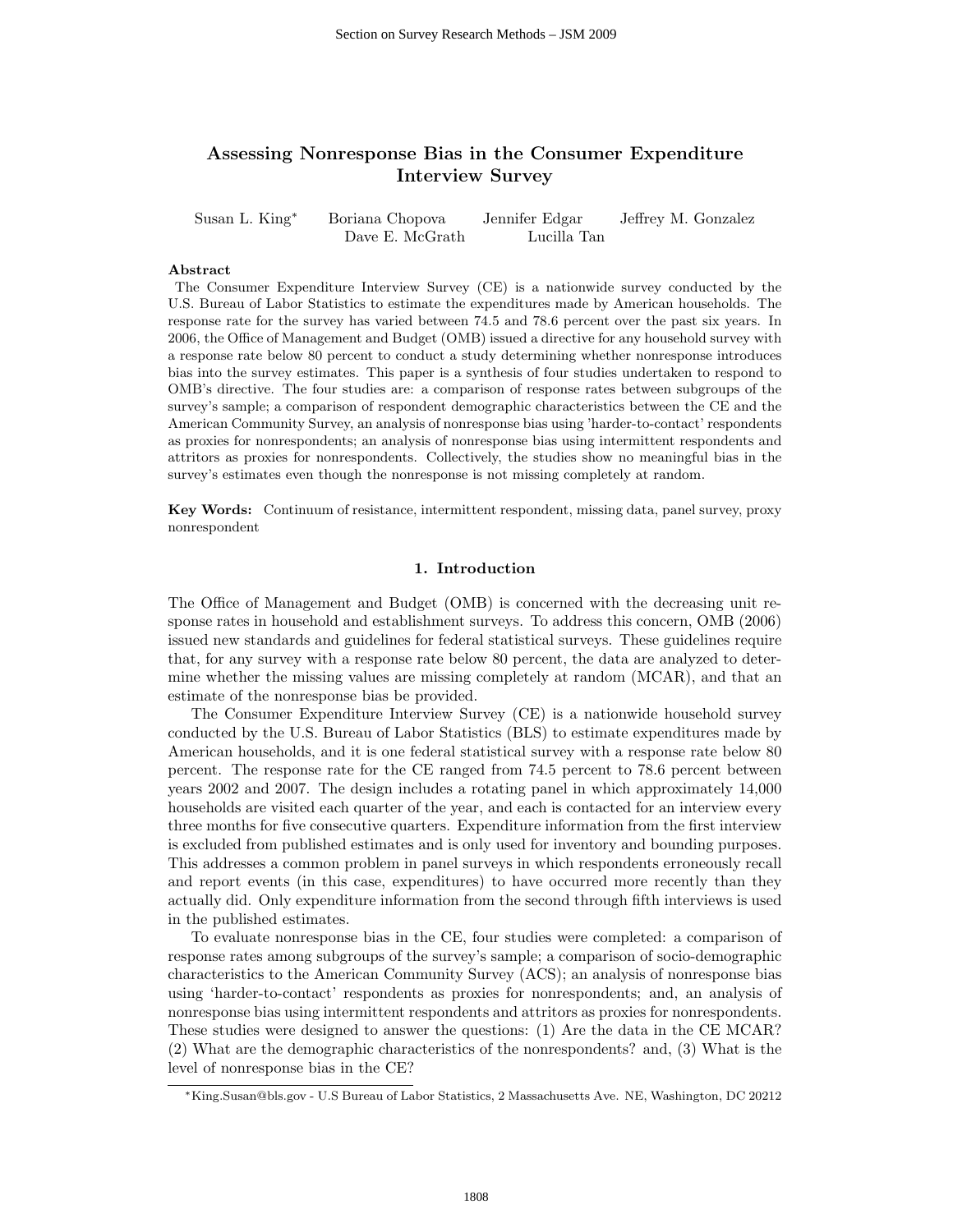## 2. Methodology: Common Approaches across Studies

# 2.1 Data

For comparability of results, the four studies used a common analysis file, based on data collected for interview waves 1, 2, and 5 from April 2005 through June 2006. This time period was selected because the Contact History Instrument (CHI) was first available in April 2005. CHI data were used in the identification of proxy nonrespondents in one of the studies. The unit of analysis in these studies is a consumer unit (CU), which in most cases is a household. The common data file consists of one record per wave per CU for waves 1, 2, and 5. For each record, there are CU-level variables as well as variables for the survey respondent.

### 2.2 Weighting

The CE sample design is a nationwide probability sample of addresses. Most addresses consist of one CU, but some addresses have more than one. Each interviewed CU represents itself as well as other CUs; therefore, each interviewed CU must be weighted properly to account for all CUs in the target population. The U.S. Bureau of the Census selects the sample and provides the base weights, which are the inverse of a CU's probability of selection. Each CU in a Primary Sampling Unit  $(PSU)^1$  has the same base weight. BLS makes three types of adjustments to the base weights: an adjustment if the interviewer finds multiple housing units where only a single housing unit was expected; a noninterview adjustment; and, a calibration adjustment. These weighting adjustments are made to each CU. The noninterview adjustment accounts for nonresponse by increasing the weight of the respondents in socio-demographic classes that are thought to be associated with nonresponse. Calibration adjusts the weights to Census population controls in order to account for frame undercoverage. All studies presented here use base weights, but additional analyses using the nonresponse and calibration weights are provided in the study comparing CE respondents to ACS respondents.

### 2.3 Nonresponse Bias Formula

For the estimates of nonresponse bias in the two proxy nonrespondent studies, *relative* nonresponse bias was computed instead of an estimate of exact nonresponse bias. The reason is that the dollar amounts vary substantially across expenditure categories; thus, making comparisons among them difficult. Relative nonresponse bias is a more appropriate statistic for comparisons across categories. The following formula was used to compute relative nonresponse bias, denoted as  $RelBias(\bar{Z}_R)$ , in the base-weighted sample mean:

$$
RelBias(\bar{Z}_R) = \frac{B(\bar{Z}_R)}{\bar{Z}_T} = \frac{\bar{Z}_R - \bar{Z}_T}{\bar{Z}_T} = \left(\frac{N_{NR}}{N}\right) \left(\frac{\bar{Z}_R - \bar{Z}_{NR}}{\bar{Z}_T}\right)
$$

where:

- $B(Z_R)$  is the *absolute* nonresponse bias in the base-weighted respondent sample mean;
- $\bar{Z}_R$  is the base-weighted *respondent* mean of expenditures;
- $\bar{Z}_T$  is the base-weighted all CU mean of expenditures;
- $\bar{Z}_{NR}$  is the base-weighted proxy nonrespondent mean of expenditures;
- $N_{NR}$  is the base-weighted number of *proxy nonrespondent* CUs; and,
- $N$  is the base-weighted *total* number of CUs.

<sup>&</sup>lt;sup>1</sup>In the CE a PSU is a geographic entity that consists of several counties. The average number of counties in a PSU is about five.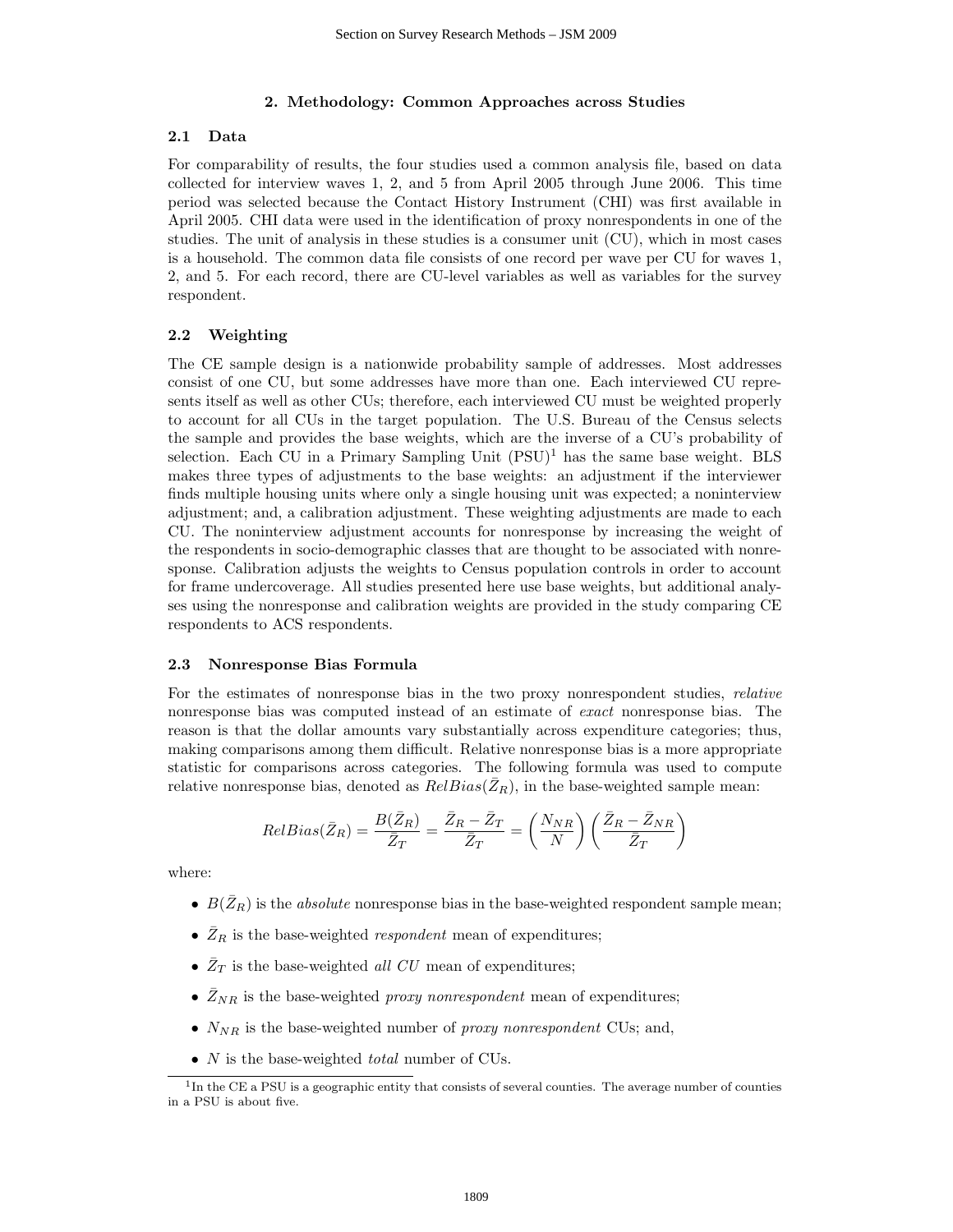### 2.4 Variance Estimation and Significance Testing

Estimates of means, frequencies, and variances were made using procedures designed for complex sample surveys. Means and frequencies were calculated using  $SAS^{\textcircled{g}}9$ : PROC SURVEYMEANS and SURVEYFREQ. For comparisons on categorical variables, the test statistic used was the adjusted Rao-Scott chi-square (SAS Institute Inc., 2004). For twoway comparisons, the null hypothesis tested was "no association between response status and subgroup". For the comparison of CE sample characteristics to the ACS, the one-way comparison null hypothesis, assuming that the ACS distribution is the truth, is that both distributions are similar. Since the variance for relative nonresponse cannot be expressed in closed-form, the random groups method (Wolter, 1985) was used to estimate the variance of the relative nonresponse bias for each expenditure category mean. 95% confidence intervals for the relative nonresponse bias estimates were calculated in a standard manner but using the random groups variance estimate.

# 3. Individual Studies

In this section, the basic methods and the key findings of each study are highlighted. Detailed results (e.g., estimates and significance tests) from most studies are omitted here due to space constraints, but they are available upon request from the authors. Conclusions about CE respondents drawn collectively from all four studies are presented in Table 3 and estimates of relative nonresponse bias in Table 2.

## 3.1 Comparisons of Response Rates Across Subgroups

This study examined the response rates among subgroups that could be identified for both respondents and nonrespondents. The goal was to determine whether the survey's respondents and nonrespondents had the same distribution on various characteristics. The subgroups analyzed were: region of the country (Northeast, Midwest, South, West), urbanicity (urban, rural), type of PSU, housing tenure (owner, renter, other), and housing values for owners and renters<sup>2</sup>.

Base-weighted response rates were calculated for each subgroup separately for waves 1, 2, and 5. Base-weighted response rates answer the question: "What percent of the survey's target population do the respondents represent?" These response rates were computed as the sum of base-weighted interviewed units divided by the sum of base-weighted interviewed units plus the units with Type A noninterviews. Type A noninterviews occur when no interview is completed at an occupied eligible housing unit<sup>3</sup>.

The base-weighted response rates suggest that response rates differ within all of the subgroups examined. In particular, statistically significant differences ( $p < 0.05$ ) were found in the following pairwise comparisons within the subgroups:

- across regions, CUs in the Northeast and West have lower response rates than those in the Midwest and South;
- across types of PSU, CUs in metropolitan Core Based Statistical Areas (CBSAs) with a population of more than 2 million people have lower response rates than those in other types of PSUs;
- renters in the third and fourth quartiles of housing values have lower response rates than renters in the lower quartiles in the Unit and Area frames<sup>4</sup>, with a similar trend among homeowners; and,
- CUs in urban areas have lower response rates than those in rural areas.

 $2$ The information on housing values is from the 2000 decennial census instead of the CE. This means that the information is available for every CU, including both respondents and nonrespondents, but is slightly out-of-date.

<sup>&</sup>lt;sup>3</sup>When possible, neighbors or field interviewers provide demographic information for nonrespondents. However, the quality of this data has not been evaluated.

<sup>4</sup>The unit frame has complete addresses, whereas the area frame has incomplete addresses. The unit frame covers most of the population.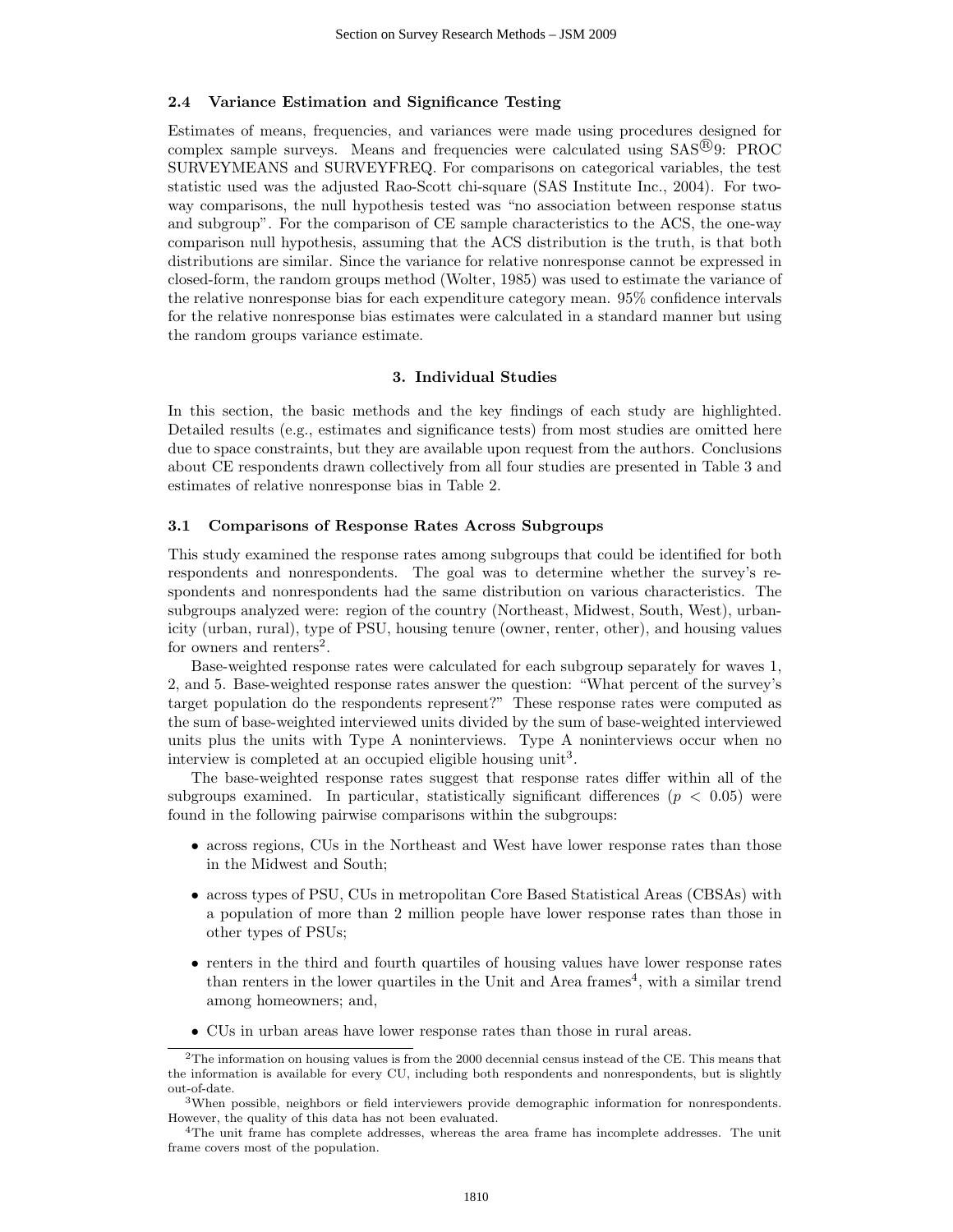Although there is evidence of an association between housing tenure and survey participation, there were no statistically significant differences between the pairwise comparisons of owners and renters participation in waves 2 and 5 (respondents who do not own or rent their homes had significantly higher response rates, but the number of these 'other' respondents is very small and the difference is not thought to be substantively meaningful).

In general, response rate differences among subgroups suggest that the data are not MCAR because the respondent and nonrespondent CUs are not simple cross sections of the original sample.

### 3.2 Comparisons of the CE Respondents to the ACS

Another approach to analyzing nonresponse bias is to compare the distribution of sociodemographic characteristics of respondents to that of a recent census or other 'gold standard' survey (Groves, 2006). The 'gold standard' survey chosen for this study was the 2005 ACS. The ACS satisfied three important criteria: (1) its estimates are considered to be very accurate; (2) it has key socio-demographic variables available; and, (3) it was conducted in a time period very close to that which was used to analyze the CE. The ACS is a mandatory survey with a response rate of 97.3% and a coverage rate of 95.1% (Census Bureau, 2006).

CE and ACS respondents were compared on the following characteristics: gender, age, race, educational attainment, household size, tenure, the number of rooms in the dwelling unit, housing value, rent, and CU income. Statistically significant differences  $(p < 0.05<sup>5</sup>)$ were found between the two distributions for all comparisons and all types of weighting with only two exceptions, calibration-weighted age and housing. The majority of the statistically significant differences were smaller than six percentage points. However, larger differences were found for race and rent. The ACS reported 74.9% of the population as white, whereas the base, noninterview, and calibration weighted percentage of whites was 82.3%, 83.3%, and 81.4%, respectively. From the ACS, 20.5% of the population had a monthly rent less than \$500, whereas the interview survey reported 38.7%, 38.5%, and 38.4%. This indicates that the CE data are probably not MCAR.

There are several factors (e.g., the extremely large sample size) beyond the characteristics of the respondents that make differences likely to be statistically significant. For example, differences in proportions of subgroups of less than 1.5% between the ACS and CE distributions for the characteristics of gender, education attainment, and CU size were found to be statistically significant. In addition, the CE and the ACS collect data differently, the two surveys use different data collection modes, and the wording of the questions are different. As a result, the strength of the comparison to the ACS is limited by the extent to which the survey designs are truly comparable.

In short, the first study found that the data are not MCAR, and this study provided further evidence to substantiate that conclusion.

### 3.3 'Harder-to-Contact' Respondents as Proxies for Nonrespondents

The third study uses 'harder-to-contact' respondents as proxies for nonrespondents. It draws on a theory known as the 'continuum of resistance' to identify a subset of respondents to serve as proxy nonrespondents. This theory suggests that sample units can be ordered across a continuum by the amount of interviewer effort exerted in order to obtain a completed interview and those requiring the most effort should be similar to actual nonrespondents (Groves, 2006).

Using CHI data, a respondent was classified as 'harder-to-contact' when over 45 percent of their contact attempts resulted in noncontacts. This cut-off was selected to yield a response rate slightly under 80 percent, which is similar to the CE's actual response rate during the study period. Also, the noncontact rate was chosen as the classification variable because this measure standardizes the amount of effort exerted by an interviewer to make contact across all sample units.

As an example, consider the contact history of a CU that had 6 contact attempts (Table 1). In this example, of the 6 contact attempts that were made, 2 resulted in contacts and

<sup>&</sup>lt;sup>5</sup>All differences were significant at the  $\alpha = 0.001$  level.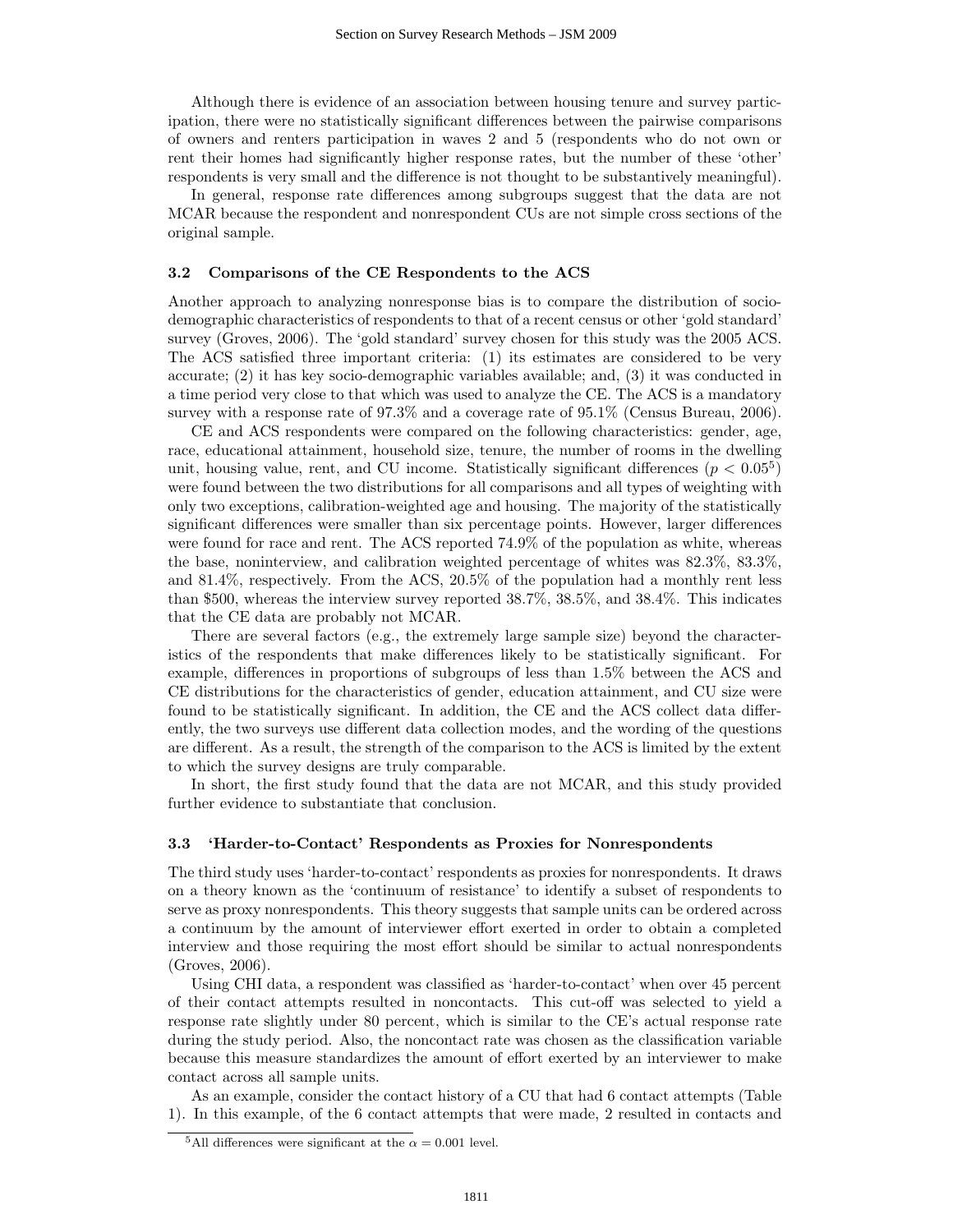|    | Contact attempt                      | Classification |
|----|--------------------------------------|----------------|
|    | No one home                          | Noncontact     |
| 2. | No one home                          | Noncontact     |
| 3. | Got answering machine/service        | Noncontact     |
| 4. | No one home                          | Noncontact     |
| 5. | Respondent too busy, appointment set | Contact        |
| 6. | Complete case - ready to transmit    | Contact        |

Table 1: Classification of contact attempts

4 noncontacts, for a 67% noncontact rate. Since the noncontact rate is greater than 45%, this particular CU was classified as 'harder-to-contact.'

In this study respondents and proxy nonrespondents were compared at each wave on the following socio-demographic characteristics: gender, marital status, race/ethnicity, age, educational attainment, household tenure, Census Region (Northeast, Midwest, South, West), urbanicity (urban, rural) and CU size. Statistically significant differences between the two groups  $(p < 0.05)$  across the three waves were found for respondent age, marital status, CU size, and census region. Other statistically significant differences occurred at individual waves for race, educational attainment, and housing tenure. Collectively, these differences suggest, once again, that the CE data may not be MCAR.

This study also estimated the relative nonresponse bias for total expenditures and for 13 expenditure categories. Table 2 shows the relative nonresponse bias estimates along with their 95% confidence intervals for waves 2 and 5. In wave 2, estimates of relative nonresponse bias for total expenditures  $[-0.14\%, 95\% \text{ CI}$ :  $(-1.4\%, 1.12\%)]$  and 11 expenditure categories were not significantly different from zero. Two relative nonresponse bias estimates that were significantly different from zero were Health expenditures [3.68%, 95% CI:  $(1.80\%, 5.56\%)$  and Reading materials expenditures [3.82\%, 95\% CI:  $(0.51\%, 7.13\%)$ ]. Similar results were found for wave 5. It is worth noting that Health and Reading materials expenditures represent only 6% and 0.3%, respectively, of total spending; thus, the impact of any nonresponse bias from them is probably very small.

#### 3.4 Pattern of Participation while in the Sample

The fourth study is based on the premise that nonrespondents are similar to respondents who failed to complete the entire panel of interviews (Reyes-Morales, 2003; 2007). Attritors and intermittent respondents were classified as proxy nonrespondents, and then these proxy nonrespondents were compared to respondents on socio-demographic variables and expenditures.

The study was based on a single cohort of CUs who had their first interview in April-June 2005, their second interview in July-September 2005, and their last interview in April-June 2006. The cohort had 3,071 unique CUs out of which 2,468 were used in this study. The CUs were then divided into three groups according to their pattern of participation in waves 2 through  $5^6$ : *complete respondents* (CUs who participated in the survey in all contiguous waves of the survey period), *attritors* (CUs who participated in the first wave for which they were eligible, and possibly completed the second and third waves [if eligible] but then refused to participate in all subsequent waves for which they were eligible), and intermittent respondents (CUs who participated in at least one but not all waves for which they were eligible). These groups comprised 78.6%, 14.1%, and 7.3% of the cohort, respectively.

The following set of demographic characteristics were analyzed in this study: household tenure (owner, renter), marital status, gender, respondent age, race, Hispanic origin, CU size, educational attainment, region, and urbanicity (urban, rural). Missing demographic information for proxy nonrespondents was imputed using a method similar to the 'last observation carried forward', where any missing values for a particular CU were imputed by

<sup>6</sup>For any wave, only CUs who resided at addresses eligible for inclusion in the sample were considered for the construction of the 3 analysis groups.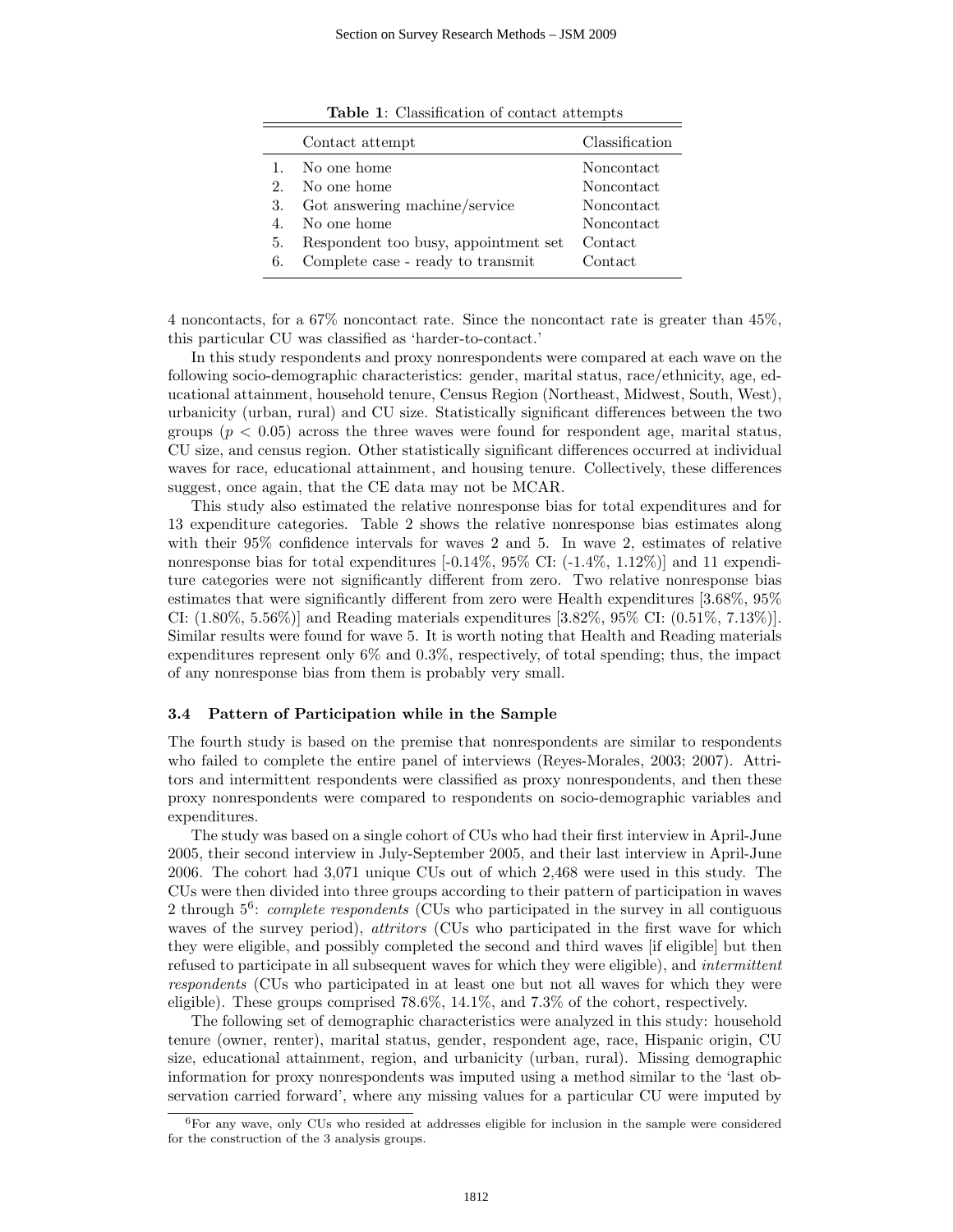copying the values recorded for that CU in a previous interview (Verbeke and Molenberghs, 2000). This assumes that the demographic characteristics do not change from one wave to the next. Statistically significant differences  $(p < 0.05)$  were found between intermittent respondents and complete respondents with respect to age and Hispanic origin; while attritors were found to differ from complete respondents only with respect to age.

For relative nonresponse bias computations, we combined attritors and intermittent respondents to form one group of proxy nonrespondents and averaged expenditures across waves 2 through 5 for each expenditure category (Table 2). Estimates of relative nonresponse bias for total expenditures  $[-0.54\%, 95\% \text{ CI: } (-2.31\%, 1.24\%)]$  and 10 expenditure categories were not significantly different from zero. However, relative nonresponse bias was significantly different from zero in three expenditure categories: Entertainment [3.46%, 95% CI: (0.35%, 6.57%)]; Personal insurance [3.82%, 95% CI: (1.72%, 5.93%)]; and, Transportation [-5.65%, 95% CI: (-9.11%, -2.19%)]. These categories represent 5.1%, 10.3%, and 19.1%, respectively.

### 4. Conclusions

All of the studies found that the data are not MCAR. Significantly different response propensities were found for various demographic characteristics in the studies on subgroup comparisons, respondent characteristics compared to the ACS, as well as the two proxy nonrespondent studies. Because statistically significant differences were found in each of these studies, we concluded that the data are not MCAR. Any characteristic for which a statistically significant difference was observed suggests that the respondent sample disproportionately represents particular subgroups of the survey's target population. Common findings across the studies are summarized in Table 3 and indicate that blacks are underrepresented among the respondents while those age 65 and over tend to be overrepresented.

Both proxy nonrespondent studies found no evidence of relative nonresponse bias in total expenditures. Between them, these studies found significant relative nonresponse bias estimates in expenditures on health, reading materials, entertainment, personal insurance, and transportation. With the exception of transportation and personal insurance, the other expenditures comprised less than 10% of total expenditures. In addition, because each study identified different categories to have a significant relative nonresponse bias and since some bias could be expected to occur at random, we conclude that the expenditure estimates derived from the CE are not subject to high levels of nonresponse bias.

No study by itself provides a definitive answer to the questions raised in this research. Taken together, the four studies indicate that nonresponse bias is not a significant problem for CE estimates, even though respondents and nonrespondents tend to be demographically dissimilar and the data not missing at random. The findings contradict the commonly held belief that if a survey's missing data are not MCAR, then its estimates are subject to nonresponse bias. From the nonresponse bias equation provided by OMB (2006), a mean estimate's nonresponse bias disappears if there is complete response or if the mean expenditure is similar for respondents and nonrespondents. For the CE, the absence of meaningful bias in total expenditures in spite of nonresponse suggests that the bias in an underrepresented group (e.g., blacks) is offset by a similar bias in an overrepresented group (e.g., the over-65 age group).

### 5. Acknowledgments

The views expressed in this paper are those of the authors and do not necessarily reflect the policies of the U.S. Bureau of Labor Statistics. The authors would like to thank Karen Goldenberg and Dave Swanson for helpful discussions of nonresponse bias and earlier versions of this paper.

### REFERENCES

Groves, R. M. (2006). Nonresponse rates and nonresponse bias in household surveys. Public Opinion Quarterly, 70, 646-675.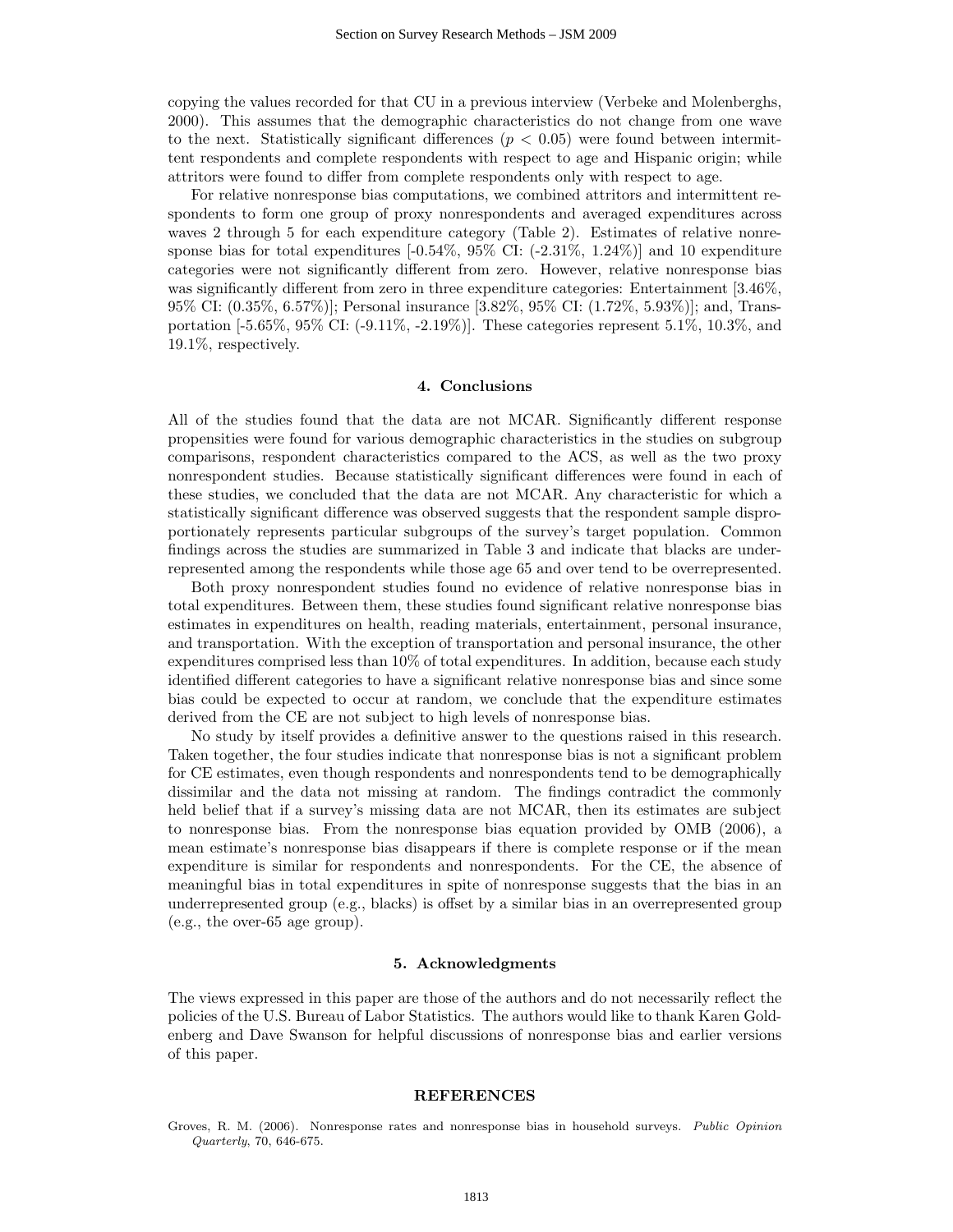Office of Management and Budget (OMB) (2006). Standards and guidelines for statistical surveys. Washington, D.C. Retrieved September 11, 2007 from www.whitehouse.gov/omb/inforeg/statpolicy/standards.pdf.

Reyes-Morales, S.E. (2003). Characteristics of complete and intermittent responders in Consumer Expenditure Quarterly Interview Survey. Internal BLS Report.

Reyes-Morales, S.E. (2007). Characteristics of complete and intermittent responders in Consumer Expenditure Quarterly Interview Survey: 2001-2006. Internal BLS Report.

SAS Institute Inc. (2004). SAS/STAT user's guide, version 9.1. Cary, NC: SAS Institute Inc.

Verbeke, G. & Molenberghs, G. (2000). Linear Mixed Models for Longitudinal Data. New York: Springer-Verlag.

Wolter, K.M. (1985). Introduction to Variance Estimation. New York: Springer-Verlag.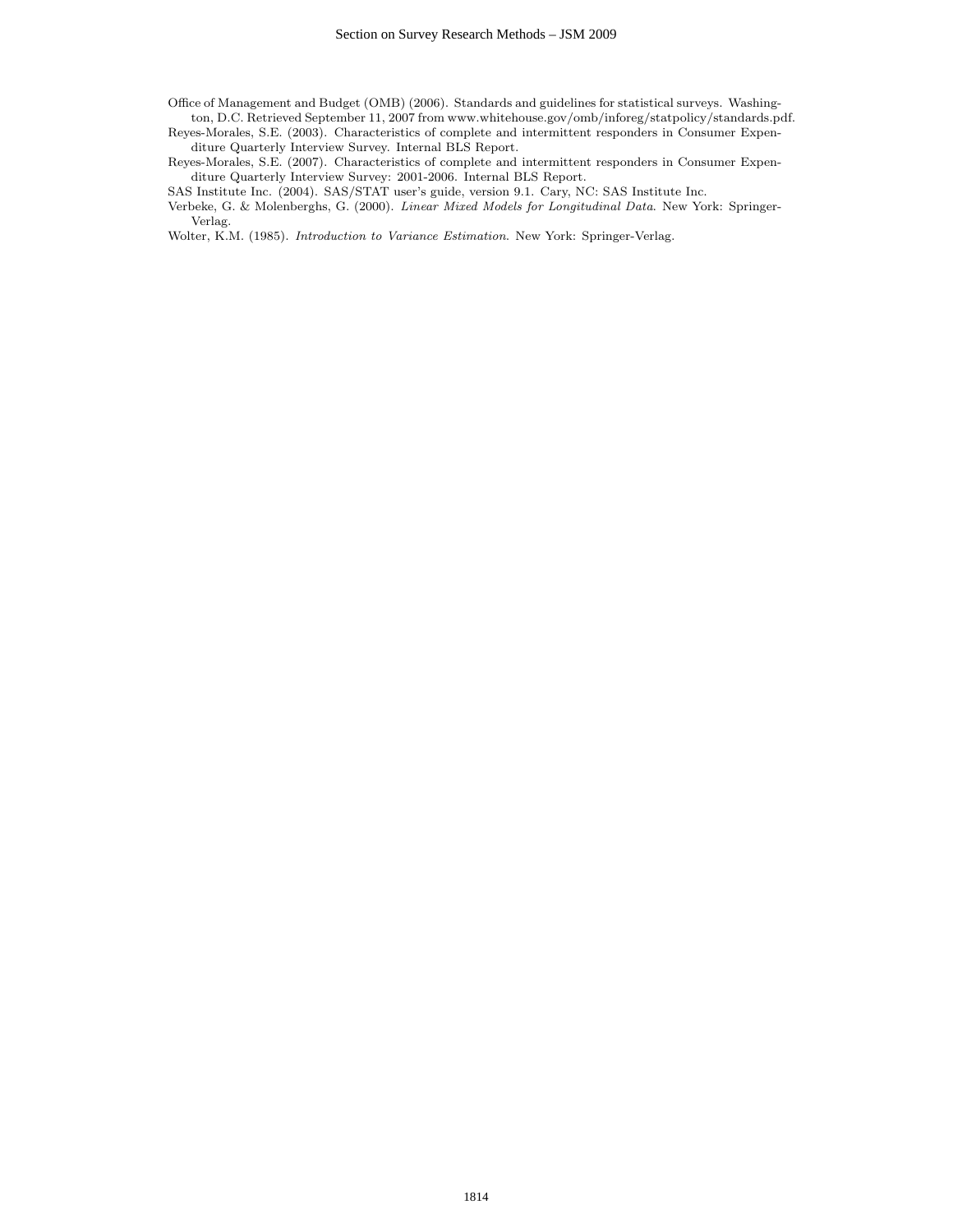|                      | <b>Table 2</b> : Estimates of relative bias in the CE for expenditure categories using proxy nonrespondents |                                                                                                                                                                                                                                                                |                                                                                                    |                                                     |                                                                                                                                                 |         |                                       |                                                                                                                                                                                                                                                                                                                                                                                                                                                               |                                                                                                                                                                                                                                                                                                                                                                                                                                                               |                                      |
|----------------------|-------------------------------------------------------------------------------------------------------------|----------------------------------------------------------------------------------------------------------------------------------------------------------------------------------------------------------------------------------------------------------------|----------------------------------------------------------------------------------------------------|-----------------------------------------------------|-------------------------------------------------------------------------------------------------------------------------------------------------|---------|---------------------------------------|---------------------------------------------------------------------------------------------------------------------------------------------------------------------------------------------------------------------------------------------------------------------------------------------------------------------------------------------------------------------------------------------------------------------------------------------------------------|---------------------------------------------------------------------------------------------------------------------------------------------------------------------------------------------------------------------------------------------------------------------------------------------------------------------------------------------------------------------------------------------------------------------------------------------------------------|--------------------------------------|
|                      |                                                                                                             |                                                                                                                                                                                                                                                                |                                                                                                    |                                                     | Harder-to-Contactive as proxy nonrespondents as proxy nonrespond                                                                                |         | lents                                 |                                                                                                                                                                                                                                                                                                                                                                                                                                                               | Pattern of Participation                                                                                                                                                                                                                                                                                                                                                                                                                                      |                                      |
|                      | Share of total                                                                                              |                                                                                                                                                                                                                                                                | Wave 2                                                                                             |                                                     |                                                                                                                                                 | Wave 5  |                                       |                                                                                                                                                                                                                                                                                                                                                                                                                                                               | Across wave                                                                                                                                                                                                                                                                                                                                                                                                                                                   |                                      |
| Expenditure Category | expenditures (%)                                                                                            | Relative                                                                                                                                                                                                                                                       | Гомет                                                                                              | Upper                                               | Relative                                                                                                                                        | гэмот   |                                       |                                                                                                                                                                                                                                                                                                                                                                                                                                                               |                                                                                                                                                                                                                                                                                                                                                                                                                                                               |                                      |
|                      |                                                                                                             | Bias $(\%)$                                                                                                                                                                                                                                                    | 10 % CI                                                                                            | 10 % CI                                             | Bias $(\%)$                                                                                                                                     | 05% CI  | $\frac{\text{Upper}}{\text{95\% CI}}$ | $\begin{array}{c} \text{Eqs} \\ \text{Eqs} \\ \text{Sqs} \\ \text{Sqs} \\ \text{Sqs} \\ \text{Sqs} \\ \text{Sqs} \\ \text{Sqs} \\ \text{Sqs} \\ \text{Sqs} \\ \text{Sqs} \\ \text{Sqs} \\ \text{Sqs} \\ \text{Sqs} \\ \text{Sqs} \\ \text{Sqs} \\ \text{Sqs} \\ \text{Sqs} \\ \text{Sqs} \\ \text{Sqs} \\ \text{Sqs} \\ \text{Sqs} \\ \text{Sqs} \\ \text{Sqs} \\ \text{Sqs} \\ \text{Sqs} \\ \text{Sqs} \\ \text{Sqs} \\ \text{Sqs} \\ \text{Sqs} \\ \text{$ | $\begin{array}{l} \text{COS} \\ \text{DOS} \\ \text{DOS} \\ \text{DOS} \\ \text{DOS} \\ \text{DOS} \\ \text{DOS} \\ \text{DOS} \\ \text{DOS} \\ \text{DOS} \\ \text{DOS} \\ \text{DOS} \\ \text{DOS} \\ \text{DOS} \\ \text{DOS} \\ \text{DOS} \\ \text{DOS} \\ \text{DOS} \\ \text{DOS} \\ \text{DOS} \\ \text{DOS} \\ \text{DOS} \\ \text{DOS} \\ \text{DOS} \\ \text{DOS} \\ \text{DOS} \\ \text{DOS} \\ \text{DOS} \\ \text{DOS} \\ \text{DOS} \\ \text{$ | $10\,\mathrm{pc}$ CI $_\mathrm{ref}$ |
| l'otal Expenditures  |                                                                                                             | $-0.14$                                                                                                                                                                                                                                                        | $-1.40$                                                                                            | $-1.12$                                             | $-0.10$                                                                                                                                         | $-1.18$ |                                       |                                                                                                                                                                                                                                                                                                                                                                                                                                                               |                                                                                                                                                                                                                                                                                                                                                                                                                                                               |                                      |
| Alcoholic beverages  | 0.81                                                                                                        | $-0.96$                                                                                                                                                                                                                                                        |                                                                                                    |                                                     | $-2.82$                                                                                                                                         |         |                                       |                                                                                                                                                                                                                                                                                                                                                                                                                                                               |                                                                                                                                                                                                                                                                                                                                                                                                                                                               |                                      |
| Apparel and services | $2.88\,$                                                                                                    | 96.0                                                                                                                                                                                                                                                           | $-3.48$<br>$-2.60$                                                                                 | $-1.82$<br>$-1.82$<br>$-1.34$<br>$-1.34$<br>$-1.34$ |                                                                                                                                                 |         |                                       |                                                                                                                                                                                                                                                                                                                                                                                                                                                               |                                                                                                                                                                                                                                                                                                                                                                                                                                                               |                                      |
| ash contributions    |                                                                                                             |                                                                                                                                                                                                                                                                |                                                                                                    |                                                     |                                                                                                                                                 |         |                                       |                                                                                                                                                                                                                                                                                                                                                                                                                                                               |                                                                                                                                                                                                                                                                                                                                                                                                                                                               |                                      |
| Education            | $\begin{array}{c} 3.90 \\ 1.90 \\ 5.10 \end{array}$                                                         | $\begin{array}{l} 2\,0\,4\,9\\ 2\,0\,4\,9\\ 4\,9\,0\\ 8\,8\,8\\ 0\,3\,9\\ 0\,3\,9\\ 0\,4\,9\\ 0\,3\,8\\ 0\,4\,9\\ 0\,3\,9\\ 0\,3\,9\\ 0\,3\,9\\ 0\,3\,9\\ 0\,3\,9\\ 0\,3\,9\\ 0\,3\,9\\ 0\,3\,9\\ 0\,3\,9\\ 0\,3\,9\\ 0\,3\,9\\ 0\,3\,9\\ 0\,3\,9\\ 0\,3\,9\\$ | $-10.83$                                                                                           |                                                     | $\begin{array}{rrrr} 0.37 & 0.01 & 0.01 \\ 0.01 & 0.01 & 0.01 \\ 0.01 & 0.01 & 0.01 \\ 0.01 & 0.01 & 0.02 \\ 0.01 & 0.01 & 0.02 \\ \end{array}$ |         |                                       |                                                                                                                                                                                                                                                                                                                                                                                                                                                               |                                                                                                                                                                                                                                                                                                                                                                                                                                                               |                                      |
| <b>Entertainment</b> |                                                                                                             |                                                                                                                                                                                                                                                                |                                                                                                    |                                                     |                                                                                                                                                 |         |                                       |                                                                                                                                                                                                                                                                                                                                                                                                                                                               |                                                                                                                                                                                                                                                                                                                                                                                                                                                               |                                      |
| <b>Food</b>          |                                                                                                             |                                                                                                                                                                                                                                                                |                                                                                                    |                                                     |                                                                                                                                                 |         |                                       |                                                                                                                                                                                                                                                                                                                                                                                                                                                               |                                                                                                                                                                                                                                                                                                                                                                                                                                                               |                                      |
| <b>Health</b>        |                                                                                                             |                                                                                                                                                                                                                                                                |                                                                                                    | $1.21\phantom{0}$                                   |                                                                                                                                                 |         |                                       |                                                                                                                                                                                                                                                                                                                                                                                                                                                               |                                                                                                                                                                                                                                                                                                                                                                                                                                                               |                                      |
| Housing              |                                                                                                             |                                                                                                                                                                                                                                                                |                                                                                                    | $0.84\,$                                            |                                                                                                                                                 |         |                                       |                                                                                                                                                                                                                                                                                                                                                                                                                                                               |                                                                                                                                                                                                                                                                                                                                                                                                                                                               |                                      |
| Personal care        |                                                                                                             |                                                                                                                                                                                                                                                                |                                                                                                    |                                                     |                                                                                                                                                 |         |                                       |                                                                                                                                                                                                                                                                                                                                                                                                                                                               |                                                                                                                                                                                                                                                                                                                                                                                                                                                               |                                      |
| Personal insurance   |                                                                                                             |                                                                                                                                                                                                                                                                |                                                                                                    |                                                     |                                                                                                                                                 |         |                                       |                                                                                                                                                                                                                                                                                                                                                                                                                                                               |                                                                                                                                                                                                                                                                                                                                                                                                                                                               |                                      |
| Reading materials    | $\begin{array}{l} 13.4 \\ 6.00 \\ 0.63 \\ 0.32 \\ 0.29 \\ 0.72 \\ 0.72 \\ \end{array}$                      | $3.82\,$                                                                                                                                                                                                                                                       | $-3$ 49<br>$-3$ 63<br>$-1$<br>$-1$<br>$-3$<br>$-1$<br>$-3$<br>$-1$<br>$-1$<br>$-1$<br>$-1$<br>$-1$ | $\begin{array}{c} 2.88 \\ 1.13 \\ 2.53 \end{array}$ | $-0.68$<br>$-3.41$                                                                                                                              |         |                                       |                                                                                                                                                                                                                                                                                                                                                                                                                                                               |                                                                                                                                                                                                                                                                                                                                                                                                                                                               |                                      |
| Tobacco              |                                                                                                             | $-0.27$                                                                                                                                                                                                                                                        |                                                                                                    |                                                     |                                                                                                                                                 |         |                                       |                                                                                                                                                                                                                                                                                                                                                                                                                                                               |                                                                                                                                                                                                                                                                                                                                                                                                                                                               |                                      |
| Iransportation       | 19.15                                                                                                       | $-1.96$                                                                                                                                                                                                                                                        | $-5.04$                                                                                            | 1.12                                                | -0.<br>ದ                                                                                                                                        | 3.59    |                                       |                                                                                                                                                                                                                                                                                                                                                                                                                                                               |                                                                                                                                                                                                                                                                                                                                                                                                                                                               |                                      |
|                      |                                                                                                             |                                                                                                                                                                                                                                                                |                                                                                                    |                                                     |                                                                                                                                                 |         |                                       |                                                                                                                                                                                                                                                                                                                                                                                                                                                               |                                                                                                                                                                                                                                                                                                                                                                                                                                                               |                                      |

| j                                                                                                                                                                                                                              |
|--------------------------------------------------------------------------------------------------------------------------------------------------------------------------------------------------------------------------------|
|                                                                                                                                                                                                                                |
|                                                                                                                                                                                                                                |
| $\frac{1}{2}$                                                                                                                                                                                                                  |
|                                                                                                                                                                                                                                |
|                                                                                                                                                                                                                                |
| ì                                                                                                                                                                                                                              |
|                                                                                                                                                                                                                                |
|                                                                                                                                                                                                                                |
| こと Christophers Chronicle Hart Christian Christian Christian Cool<br>リリン ニュニューション こくりょう<br>5<br>2<br>1<br>1<br>1<br>1<br>1<br>1<br>1<br>1<br>1<br>1<br>1<br>1<br>1<br>1<br>                                                    |
| i<br>S<br>i                                                                                                                                                                                                                    |
| Communications of the communications of the communications of the communications of the communications of the communications of the communications of the communications of the communications of the communications of the co |
|                                                                                                                                                                                                                                |
|                                                                                                                                                                                                                                |
|                                                                                                                                                                                                                                |
| monday and the contract of<br>)<br>7<br>バリー・ショー しんしょう しょうしゃ<br>$\frac{1}{2}$<br>ī<br>ì                                                                                                                                         |